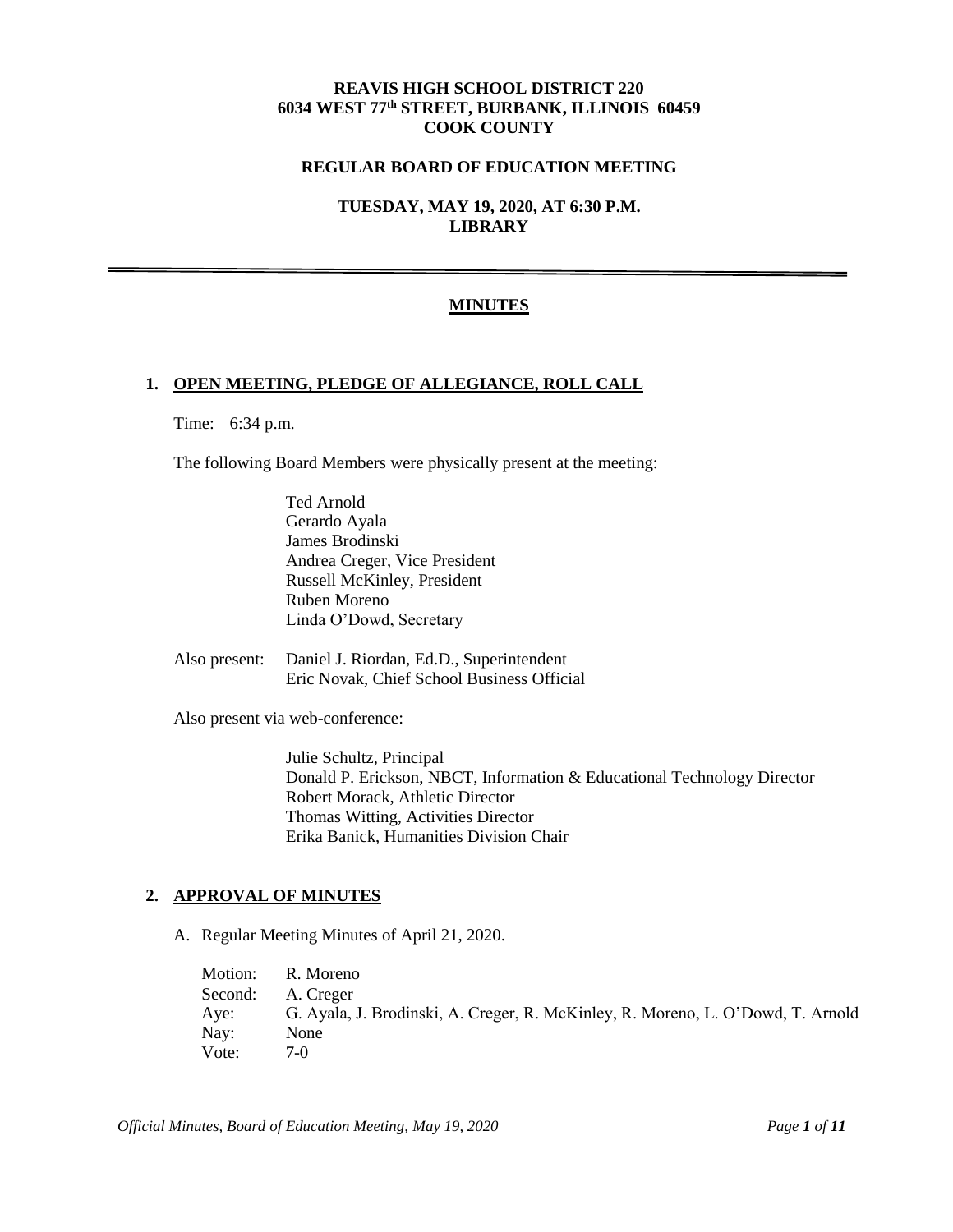B. Closed Session Minutes of Regular Meeting of April 21, 2020.

Motion: A. Creger Second: R. McKinley Aye: J. Brodinski, A. Creger, R. McKinley, R. Moreno, L. O'Dowd, T. Arnold, G. Ayala Nay: None Vote: 7-0

C. Special Meeting Minutes of May 12, 2020

Motion: R. Moreno Second: L. O'Dowd Aye: A. Creger, R. McKinley, R. Moreno, L. O'Dowd, T. Arnold, G. Ayala, J. Brodinski Nay: None Vote: 7-0

## **3. AUDIENCE PARTICIPATION**

Ms. Nelligan stated that she did not receive any emails for audience participation prior to the meeting.

## **4. COMMUNITY USE OF FACILITIES**

#### **5. FISCAL MANAGEMENT**

A. Financial Statements dated April 30, 2020.

Motion: R. Moreno Second: A. Creger Aye: R. McKinley, R. Moreno, L. O'Dowd, T. Arnold, G. Ayala, J. Brodinski, A. Creger Nay: None Vote: 7-0

B. Payment of Bills for May, 2020.

|         | Motion: J. Brodinski                                                            |
|---------|---------------------------------------------------------------------------------|
| Second: | R. Moreno                                                                       |
| Aye:    | R. Moreno, L. O'Dowd, T. Arnold, G. Ayala, J. Brodinski, A. Creger, R. McKinley |
| Nay:    | None                                                                            |
| Vote:   | $7-0$                                                                           |

C. Approved the approval of the Consolidated District Plan that is used to establish district eligibility for Federal Title and IDEA funds for the FY2021. The plan also includes key elements of anticipated expenses for those funds.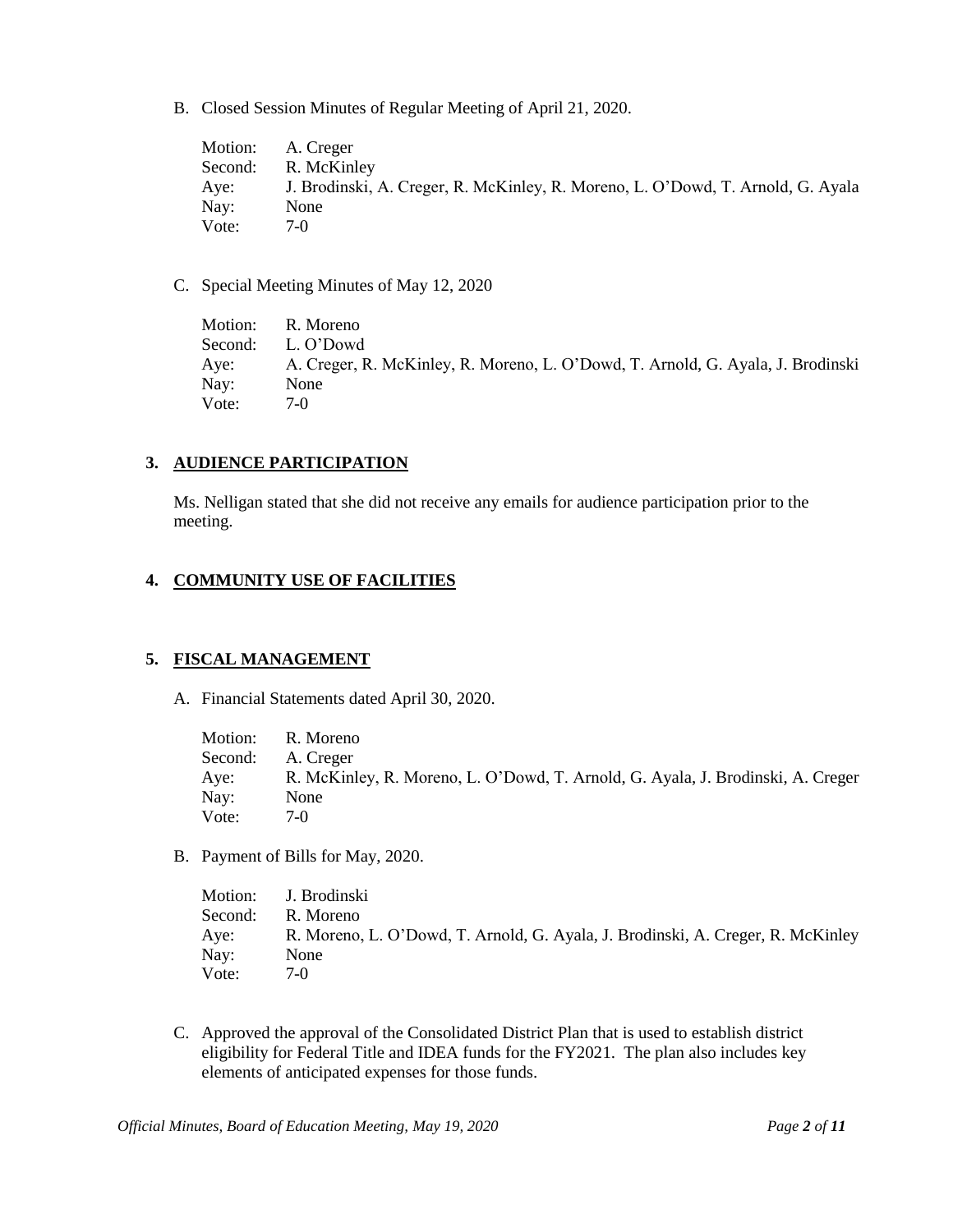Motion: A. Creger Second: L. O'Dowd

Dr. Riordan stated for review that this has been done the past couple years. The state requires that the District passes a plan before receiving Federal Title I funds.

Aye: L. O'Dowd, T. Arnold, G. Ayala, J. Brodinski, A. Creger, R. McKinley, R. Moreno Nay: None Vote: 7-0

## **6. EDUCATIONAL TRAVEL**

#### **7. PERSONNEL**

A. Approved the contracts of the following exempt staff for the 2020-2021 school year:

Mr. Alexis Aguilar, Computer Technician Mr. Mark Appleby, Director of Transportation and Operations Mr. Brian Bembenek, Second Shift Maintenance and Security Supervisor Ms. Mary Cook, Business & Finance Coordinator Dr. Paige Dague, Projects Specialist, Department of Information Technology Mr. Michael Hock, Director of Buildings and Grounds Mr. Bob Horn, Computer Technician Specialist Ms. Elizabeth Kimble, Receptionist Mr. Greg Kopec, Network & Information Technology Security Specialist Mr. Patrick Kustok, Computer/Telecommunications Technician Ms. Loretta Macaulay, Food Service Manager Ms. Erin Nelligan, Administrative Assistant for the Superintendent Ms. Kathleen O'Malley, Administrative Assistant for Business and Finance Ms. Karina Rodriguez, School Psychologist Mr. Robert Rybczyk, Education Technology Specialist Ms. Patricia Saunders, Administrative Assistant to the Principal Ms. Victoria Schwarz, School Psychologist Ms. Theresa Shepherd, Student Assessment Specialist Mr. Lionell Siert, Athletic Trainer

Motion: J. Brodinski Second: R. Moreno

Dr. Riordan reminded that last month these exempt staff members were rehired at last month's board meeting. At that time, the contracts were not prepared since negotiations were still being held with the teacher's union. Anyone with a salary of \$50,000 or more received the same \$1,500 increase that teachers received. Anyone below \$50,000 which mainly consists of hourly workers, received a 3% raise.

Aye: T. Arnold, G. Ayala, J. Brodinski, A. Creger, R. McKinley, R. Moreno, L. O'Dowd Nay: None Vote: 7-0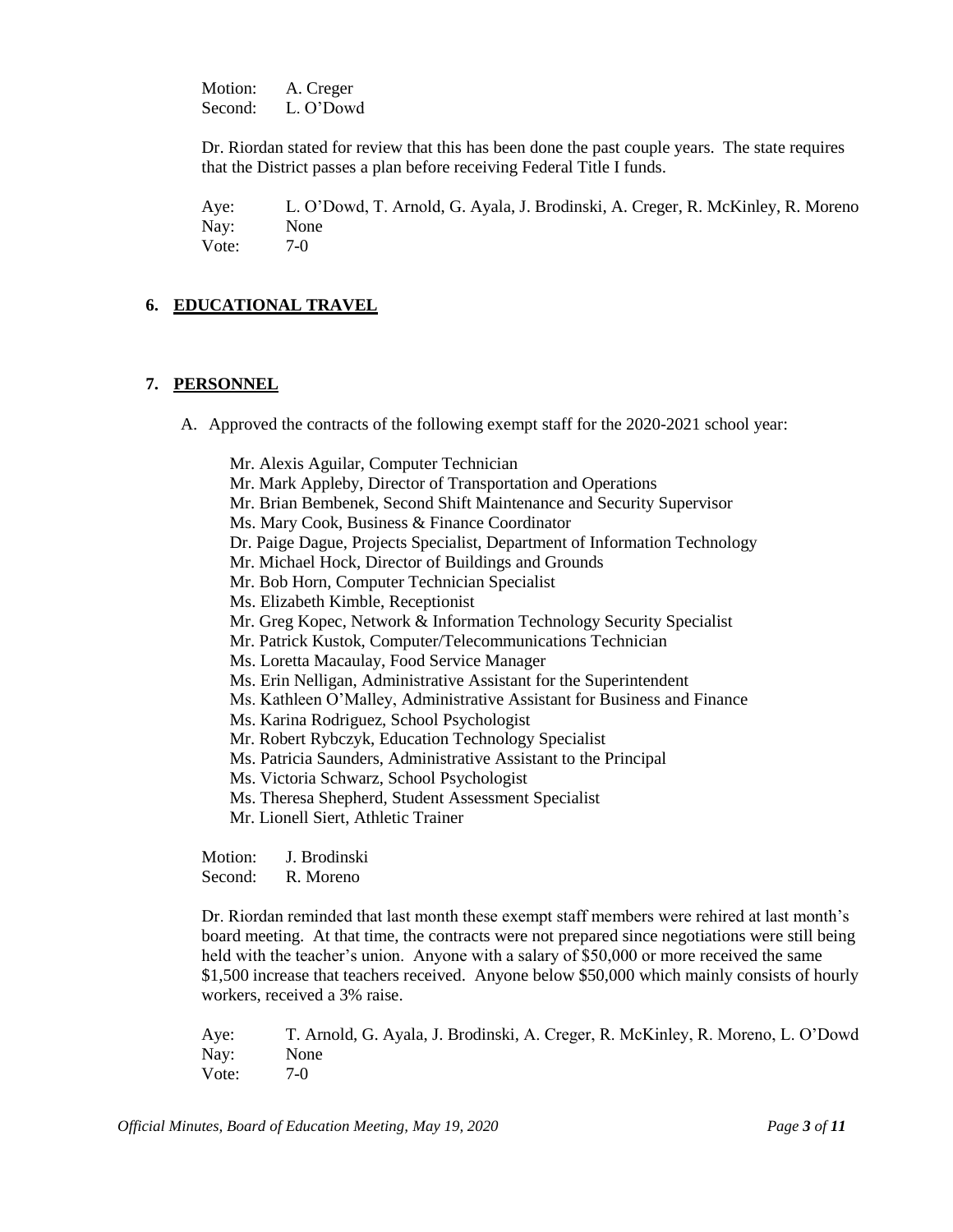B. Approved contracts for the following administrators for the 2020-2021 school year:

Mr. Eric Novak, Chief School Business Official Ms. Julie A. Schultz, Principal Mr. Robert Morack, Athletic Director Ms. Julie Jooste, Division Chair for PE, CTE & Fine Arts Mr. Michael LaMantia, Division Chair for Special Education & ELL Ms. Kelly O'Malley, Division Chair for Math & Science

Motion: R. Moreno Second: R. McKinley

Dr. Riordan stated these are the administrators that were rehired last month with the exception of three (3) that will be submitting intent to retire letters. Those with multi-year contracts will be ready for the June Board meeting. All these administrators received a \$1,500 increase with the exception of Principal Schultz and Mr. Novak who elected to take a \$750 increase. As Dr. Riordan communicated to the Board previously, he will not take an increase for the upcoming school year.

Aye: G. Ayala, J. Brodinski, A. Creger, R. McKinley, R. Moreno, L. O'Dowd, T. Arnold Nay: None Vote: 7-0

C. Approved the hire of Ms. Erika Banick, Director of Curriculum and Assessment, for the 2020- 2021 school year.

Motion: L. O'Dowd Second: A. Creger

Dr. Riordan explained that Ms. Banick's salary will be the same as her Division Chair contract with the \$1,500 increase and the addition of the Director Stipend.

Aye: J. Brodinski, A. Creger, R. McKinley, R. Moreno, L. O'Dowd, T. Arnold, G. Ayala Nay: None Vote: 7-0

Dr. Riordan added that he anticipates posting Ms. Banick's vacant Humanities Division Chair position next week. Ideally it will be filled by a current teacher from that division. There are a number of teachers that are eager for a leadership role.

D. Approved resignation of Ms. Jordan Kelley, Teacher, effective at the end of the 2019-2020 school year.

Motion: L. O'Dowd Second: J. Brodinski

Dr. Riordan explained that Ms. Kelley is a first year Physical Education teacher. She stated she enjoyed her time teaching at Reavis but she was interested in a full volleyball coaching stipend.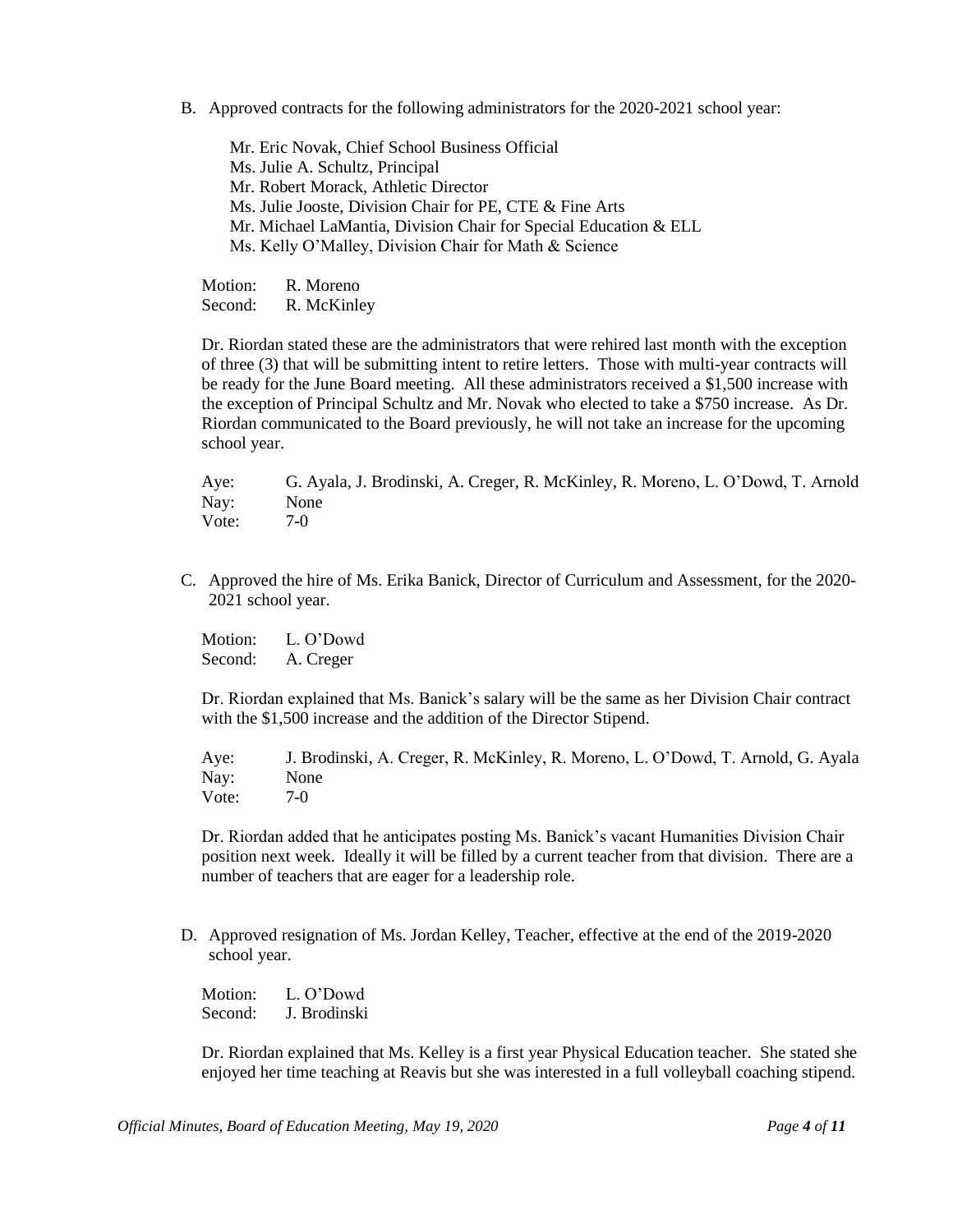She currently splits a stipend with another coach. She accepted a teaching position at Stagg with a guarantee to be coaching volleyball.

Aye: A. Creger, R. McKinley, R. Moreno, L. O'Dowd, T. Arnold, G. Ayala, J. Brodinski Nay: None Vote: 7-0

Dr. Riordan added that it has been decided the open position will be posted as a 3/5 position. Cutting back on some release periods will allow for the 2 other sections to be filled by current teachers. Going with the common theme of things related to the 2020-2021 budget that can be controlled now, since there will be things that will be out of our control.

E. Approved the hire of Mr. Patrick Kustok, Teacher, at a 2/5 schedule effective for the 2020- 2021 school year.

Motion: R. Moreno Second: A. Creger

Dr. Riordan explained that Mr. Kustok currently works in the I.T. Department. The last 3-4 years he has been working on his degree to become an Industrial Tech teacher.

Aye: R. McKinley, R. Moreno, L. O'Dowd, T. Arnold, G. Ayala, J. Brodinski, A. Creger Nay: None Vote: 7-0

F. Approved request to rescind previously approved leave of absence according to the provisions of the *Family Medical Leave Act* for Ms. Sarah Ventrella, Teacher from May 18, 2020 through May 22, 2020.

Motion: A. Creger Second: G. Ayala

Dr. Riordan explained that because of the e-Learning situation Ms. Ventrella did not need to be off to care for her newborn.

Aye: R. Moreno, L. O'Dowd, T. Arnold, G. Ayala, J. Brodinski, A. Creger, R. McKinley Nay: None Vote: 7-0

G. Approved request for a leave of absence according to the provisions of the *Family Medical Leave Act* for Ms. Jacklyn Hanik, Teacher, beginning August 11, 2020 returning October 5, 2020.

Motion: R. McKinley Second: A. Creger Aye: L. O'Dowd, T. Arnold, G. Ayala, J. Brodinski, A. Creger, R. McKinley, R. Moreno Nay: None Vote: 7-0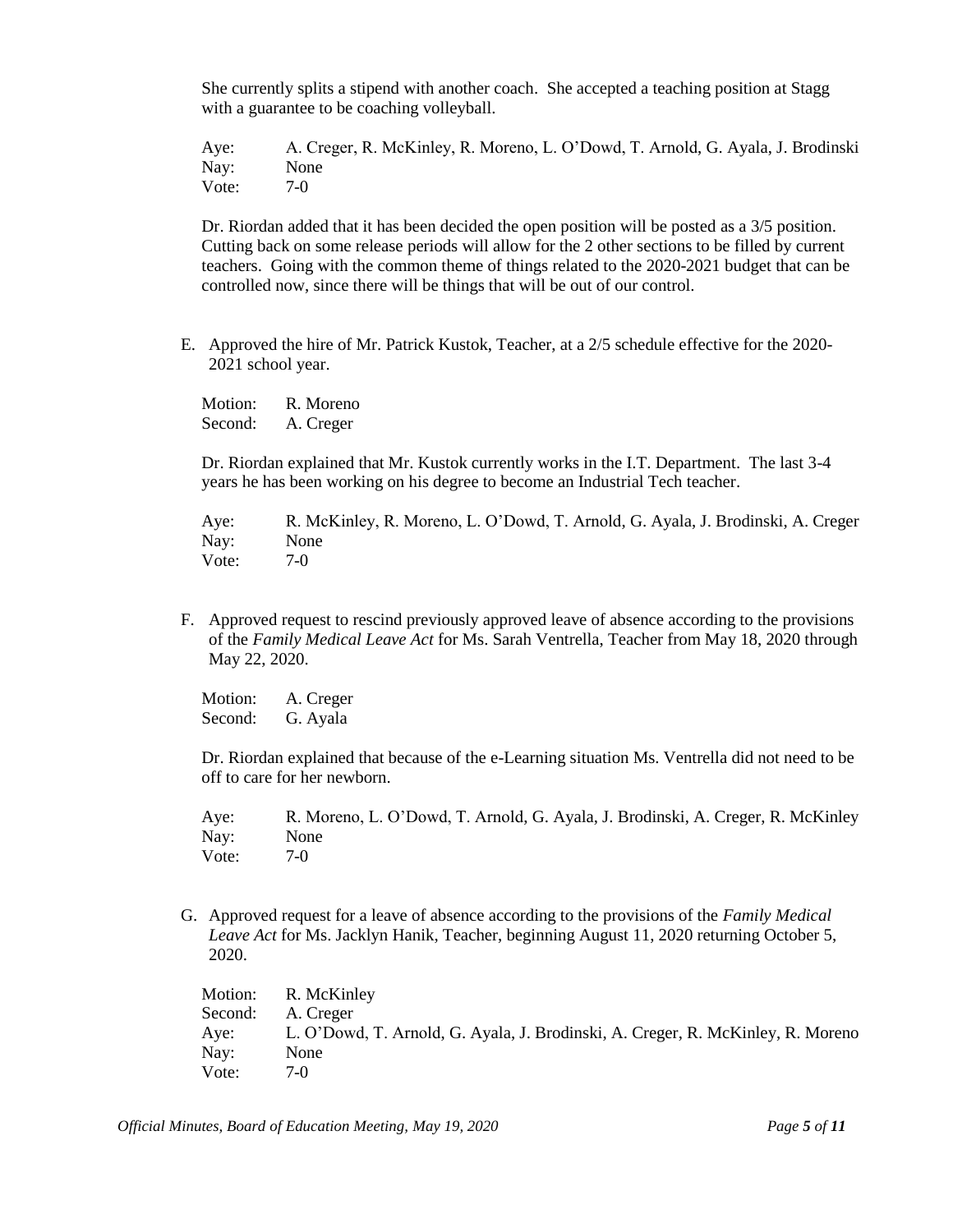H. Approved the resignation of Mr. James Young, Head Coach Girls Tennis, effective for the 2020-2021 school year.

Motion: L. O'Dowd Second: J. Brodinski

Dr. Riordan added that Mr. Young is resigning because he accepted the Head Golf Coach position which is the same season.

Aye: T. Arnold, G. Ayala, J. Brodinski, A. Creger, R. McKinley, R. Moreno, L. O'Dowd Nay: None Vote: 7-0

I. Approved the resignation of Mr. Adam Zawada, Assistant Coach Softball, effective for the 2020-2021 school year.

Motion: L. O'Dowd Second: A. Creger

Dr. Riordan stated that Mr. Zawada accepted the Head Badminton Coach position which is the same season.

Aye: G. Ayala, J. Brodinski, A. Creger, R. McKinley, R. Moreno, L. O'Dowd, T. Arnold Nay: None Vote: 7-0

J. Approved the hire of Mr. Nicholas Gamino, Assistant Coach Football, effective for the 2020- 2021 school year.

Motion: A. Creger Second: R. Moreno

Dr. Riordan stated the Mr. Gamino is a recently hired teacher and is excited to be coaching football.

Aye: J. Brodinski, A. Creger, R. McKinley, R. Moreno, L. O'Dowd, T. Arnold, G. Ayala Nay: None Vote: 7-0

K. Approved the hire Mr. Anthony Pape, Assistant Coach Badminton, effective for the 2020-2021 school year.

Motion: L. O'Dowd Second: J. Brodinski Aye: A. Creger, R. McKinley, R. Moreno, L. O'Dowd, T. Arnold, G. Ayala, J. Brodinski Nay: None Vote: 7-0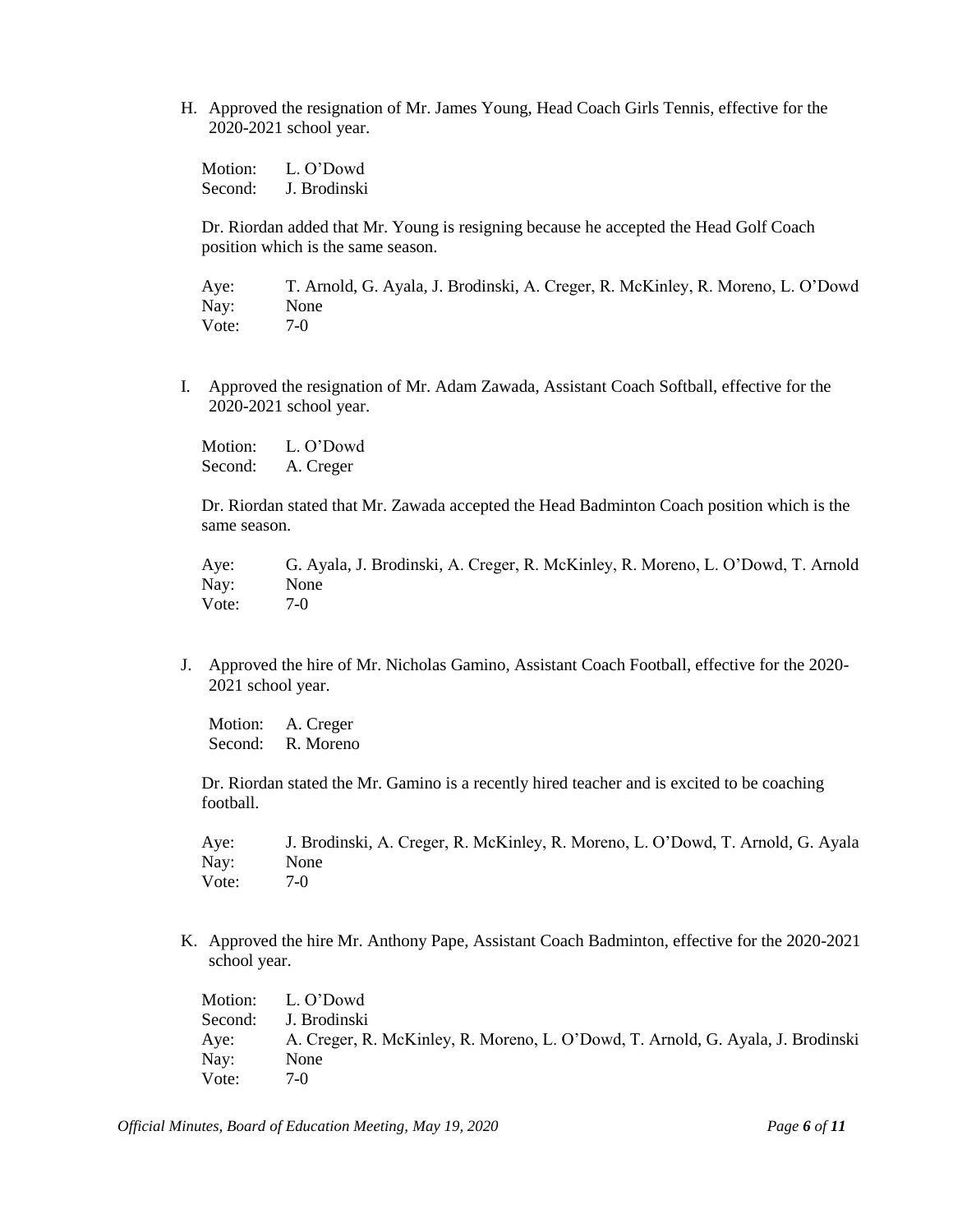L. Approved the hire of Mr. Mr. James Young, Head Coach Golf, effective for the 2020-2021 school year.

Motion: R. McKinley Second: R. Moreno

Mr. Ayala asked if all the last conference wins have been with Mr. Young coaching. Dr. Riordan responded that Mr. Young was the head coach during the last few years and the individual being recommended for the position tonight is the assistant coach and also a Reavis graduate.

Aye: R. McKinley, R. Moreno, L. O'Dowd, T. Arnold, G. Ayala, J. Brodinski, A. Creger Nay: None Vote: 7-0

M. Approved the hire of Mr. Adam Zawada, Head Coach Badminton, effective for the 2020-2021 school year.

Motion: L. O'Dowd Second: A. Creger

Dr. Riordan stated that Mr. Zawada, a Reavis graduate, has held a number of coaching positions. This is his first head coaching position on the varsity level.

Aye: R. Moreno, L. O'Dowd, T. Arnold, G. Ayala, J. Brodinski, A. Creger, R. McKinley Nay: None Vote: 7-0

N. Approved the hire of Ms. Susan Sproveri, Head Coach Girls' Tennis, effective for the 2020- 2021 school year.

Motion: A. Creger Second: T. Arnold

Dr. Riordan explained that Ms. Sproveri, a Reavis graduate, was the Head Coach for a number of years during a number of conference wins. Most recently she has been the assistant as discussed earlier.

Aye: L. O'Dowd, T. Arnold, G. Ayala, J. Brodinski, A. Creger, R. McKinley, R. Moreno Nay: None Vote: 7-0

O. Approved the rehire of Ms. Ruth Finlayson, Cafeteria Staff, effective for the 2020-2021 school year.

Motion: G. Ayala Second: R. McKinley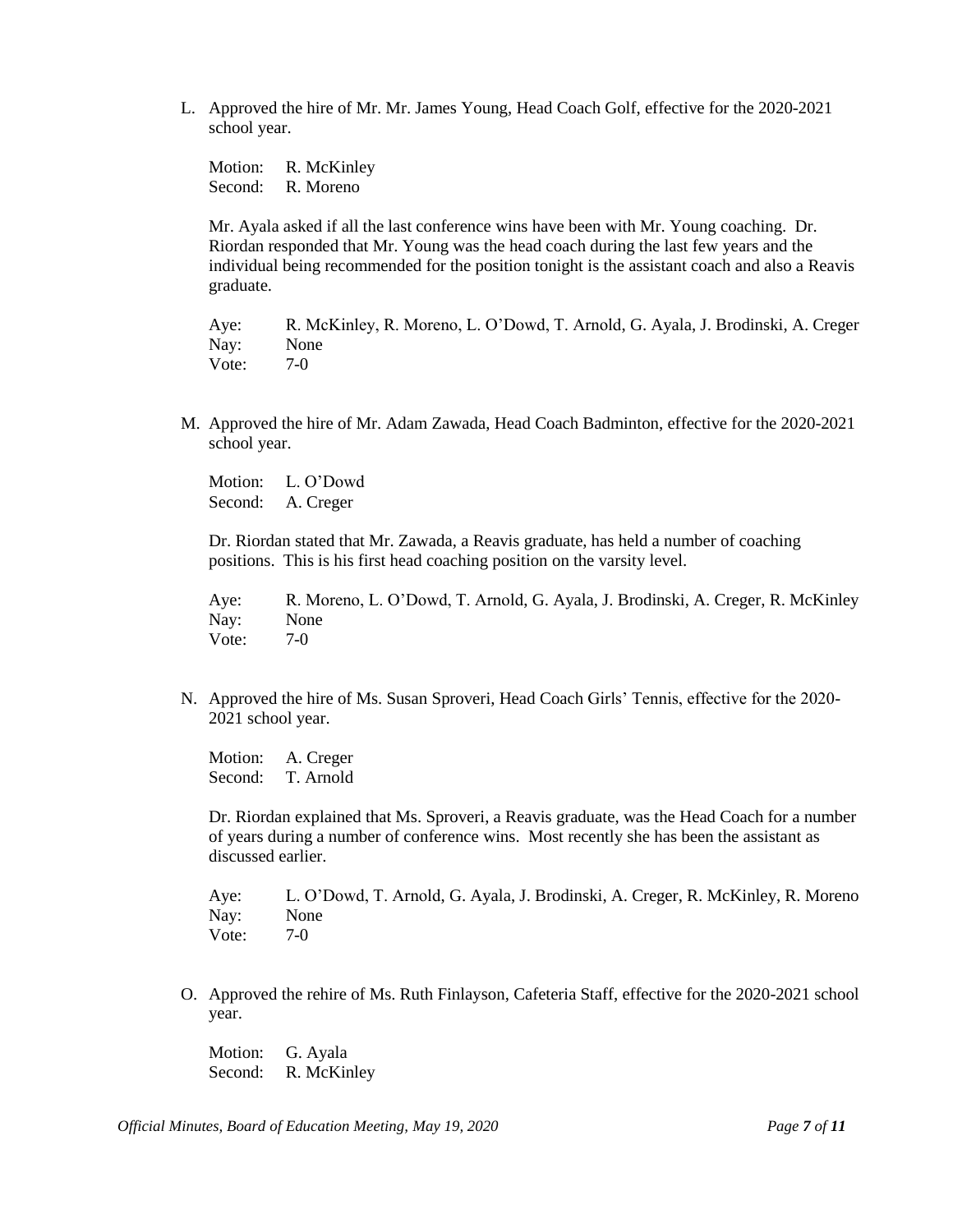Dr. Riordan explained that Ms. Finlayson was not on the rehire list last month.

Aye: T. Arnold, G. Ayala, J. Brodinski, A. Creger, R. McKinley, R. Moreno, L. O'Dowd Nay: None Vote: 7-0

### **8. OLD BUSINESS**

#### **9. NEW BUSINESS**

A. Delete unused emergency days (May 26-29 & June 1) from the 2019-2020 school calendar.

Motion: G. Ayala Second: R. McKinley

Dr. Riordan explained that this is normal occurrence this time of year. Emergency days will not be needed to count as attendance days this year with the introduction of e-Learning.

Aye: G. Ayala, J. Brodinski, A. Creger, R. McKinley, R. Moreno, L. O'Dowd, T. Arnold Nay: None Vote: 7-0

B. Approved approval of new and updated School Board Policies as presented at the May 15, 2020 School Policy Committee Meeting.

Motion: R. Moreno Second: R. McKinley

Mr. Novak explained that as stated at previous board meetings, currently undertaking the full update of our policy book with PRESS Plus. There have been some delays due to Covid-19. During the Title Grant audit, it was brought to our attention that we were missing a couple of policies. Reavis did respond that we are currently working with PRESS Plus to have the board policies updated by a certain date. Unfortunately, with the policy book update delays it was decided to review and updated the policies needed to be in compliance with the Title Grant.

Another missing policy, 4.4, was brought to our attention when Reavis was selling the bonds. It is related to disclosure. Anytime a school district holds bonds, on a yearly basis it must disclose properly financial statements. Those are housed on an electronic system, Electronic Municipal Market Access (EMMA). The approval of that policy will get us in compliance with the bond issuance.

The policies that were needed for the Title Grant compliance were 4.15, 4.6 and 4.8. Some of the policies we had and were just updated in October 2019. Policy 4.15 dealt with identity. Specifically, to ensure Reavis is taking steps to protect people's social security numbers. Policy 4.6 deals with operational services, more importantly Title Grant purchasing. Any time school districts receive federal funds the district needs to ensure policies are being followed. Such as there is no fraud or waste and any bidding proposals are being followed. Policy 4.8 is dealing with accounting and our audits. Reavis did have the policy but did not have the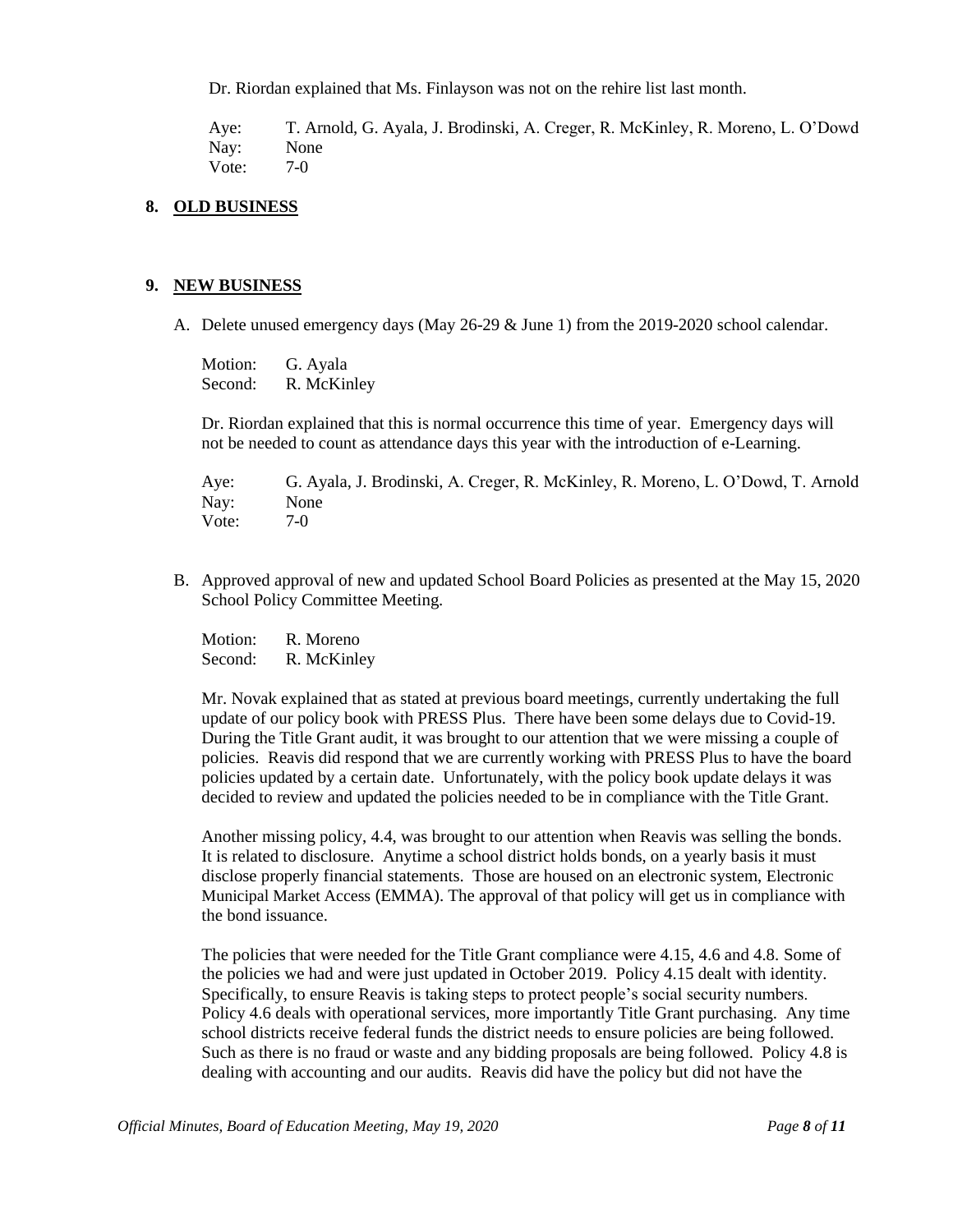Administrative Procedures (AP) behind the policy. So, it is the procedures behind 4.8 that will be adopted.

Aye: J. Brodinski, A. Creger, R. McKinley, R. Moreno, L. O'Dowd, T. Arnold, G. Ayala Nay: None Vote: 7-0

C. THIS ITEM IS INFORMATIONAL ONLY – NO ACTION NECESSARY. The Humanities Department will dispose of Spanish I textbooks at the end of this school year. After curriculum revisions/course overhaul, the use solely of authentic resources to engage students in language learning will be used.

> Title: Realidades, Level 1 Year Purchased: 2010 Quantity: 165

# **10. CATEGORICAL REPORTS**

- A. Student Reports No Report
- B. Administration Dr. Riordan spoke of year end activities. Graduation was a success and really went better than expected. The overall feedback was very positive. Stating it was really a team effort. Maintenance and Support Staff did a great job preparing. But the point person who kept everything organized was Mr. Tom Witting. It was a great day! The administrative team met yesterday and discussed the day. From the driving in, to the decorations of the cars, to the reading of the names, to WGN being on-site when the valedictorians were there the day truly exceeded expectations.

Mr. Arnold said that it brought back nice memories to have the graduation outside. Dr. Riordan agreed it was a positive day. Ms. Creger stated that it exceeded her expectations. Mr. Arnold added he was so proud. Mr. Moreno added that it showed that Reavis is the heart of Burbank. Dr. Riordan said when you have a strong team, and anything that looks easy, always remember, there's actually a lot of work that was done behind the scenes. Again, he thanked all who played a role. He also thanked the Board for putting the trust in them to execute it successfully.

Dr. Riordan referenced the email he sent out to staff with a number of items. One item being organizing a task force to begin discussions of reopening school. Dr. Riordan feels there is one of three things that will occur in the fall. One, we will be allowed to open fully with some parameters set for example, wearing masks and gloves. Two, we will continue doing what we are doing and continue with e-Learning. Or three, what we call a blended learning environment. The general idea is that students would be on campus once or twice a week to be with their teachers. Making sure only half the students in the class would be present. There would not be a lunch period. If you are a student that needs lunch, you can arrive early and eat lunch before classes. Those are the things that will be discussed. Where Reavis benefits owning their own busses and employing the drivers. The biggest issue that every school is dealing with is planning for if a member of the teaching staff gets ill, is exposed or if their own children's school is closed. Dr. Riordan feels bringing together this task force can begin looking at those issues. The goal is to start discussions now so as issues arise in the fall there has already been planning started.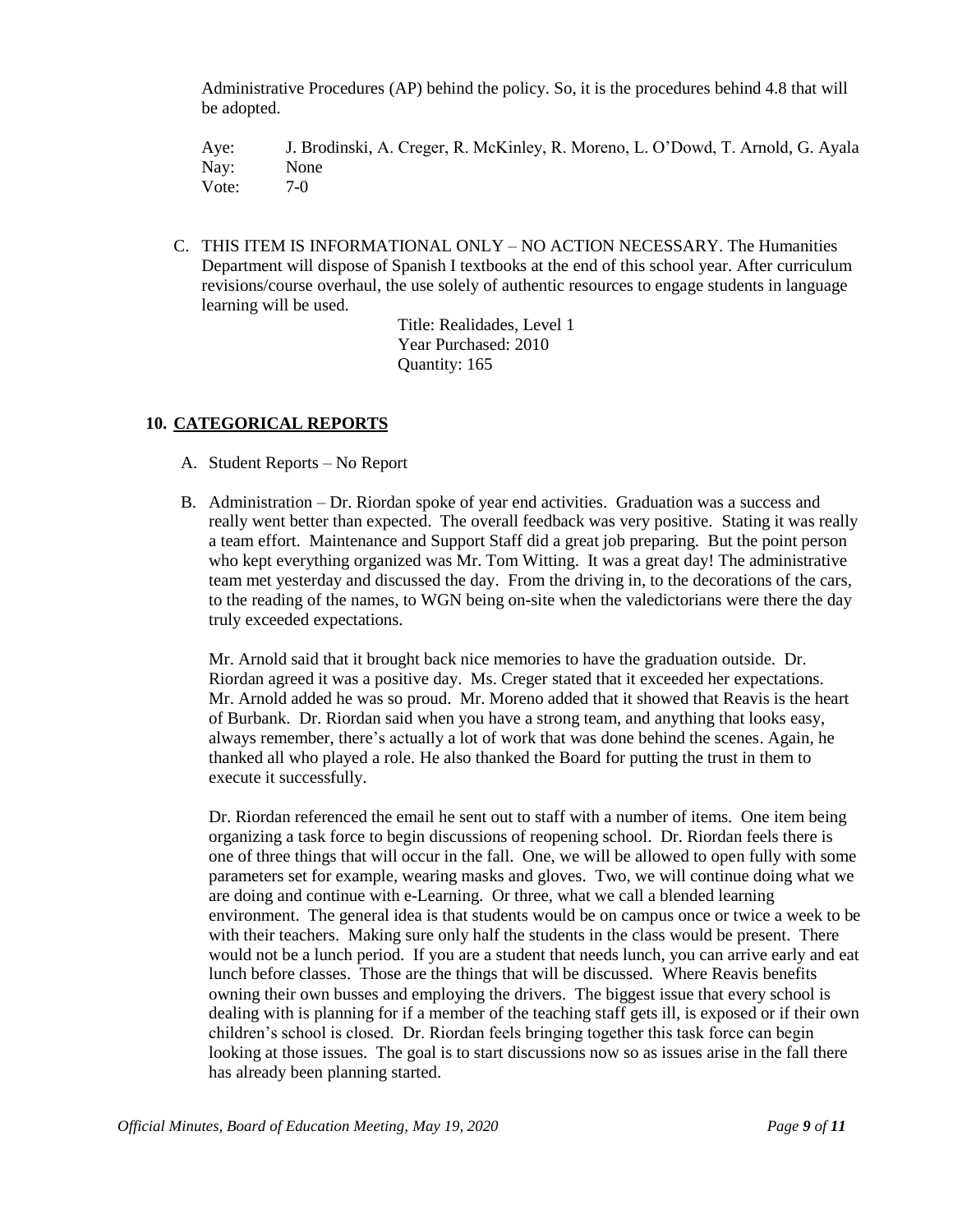Dr. Riordan also reported on the Building & Grounds Committee meeting. A timeline for the upcoming projects was discussed. The sale of the bonds went through very well and the money should be available by the closing date, June 2. Discussions started about possibly starting smaller projects this summer or fall. The Governor will be releasing \$25 million dollars starting end of May through June on a rolling basis for a capital improvement plan with the goal of getting people back to work. If a project is "shovel ready" and ready to begin. AERO will be applying for some of those funds. Dr. Riordan will be meeting with Mr. Mike Markham, SPM Architects, tomorrow to see if there are funds that Reavis can apply for to complete a roofing project. AERO will be applying for the maximum of \$5 million dollars. Reavis will apply for \$1 million dollars. Ms. Creger asked if this was a matching program. Dr. Riordan responded that it is not a matching program.

The AERO governing board met last night. They will be moving forward and find out if any districts are in a worse situation regarding the AERO project. There will be a special meeting next week with the Superintendents to work to pass a resolution to bond out and make an application for these funds. The project may need to be scaled back from the original plan. Other districts will have to reassess their financial situation. If everything falls into place, ground could be broken within the next few months.

The last item Dr. Riordan reported from the Building & Grounds Committee meeting was the discussion of hiring a general contractor versus a construction manager. Mr. Ayala is in favor of a general contractor. Ted Arnold stated he wants to know the fees associated with the construction manager and general contractor. Mr. Ayala added that with general contractors it is the architect's responsibility to ensure the work is done correctly. Adding that a general contractor has the supervision of the architect. Dr. Riordan commented that his understanding is the construction manager runs the job and works for the district. The district would see each bid for the various phases of the project. Whereas the general contractors, give you a cost for the overall project. Dr. Riordan commented that past experience showed him that with a general contractor he did not feel the general contractor worked for Reavis. Mr. McKinley suggested having another Building & Grounds Committee meeting with the architect and Mr. Ayala present. Dr. Riordan agreed.

Dr. Riordan also shared that he spoke with Mayor Foy yesterday who requested a list of the graduates and their addresses so he can send the graduates a celebratory note. Dr. Riordan also added that as great as the planning was for graduation the one item missed was that Mayor Foy was not invited to attend the event. Dr. Riordan apologized personally to Mayor Foy.

Mr. Novak added that he wanted to recognize Ms. Macaulay, Cafeteria Manager, and Ms. Abby Sanchez, Cafeteria Worker who have been working every day to provide breakfast and lunches to the community. There have been  $275 - 300$  meals served per day. Adding they are doing a tremendous job and should be recognized for their effort.

Mr. Novak also reported the bus lease is still being researched. Talks with the current company, Midwest Transit are ongoing. Mr. Novak has also reached out to Blue Bird. Dr. Riordan and Mr. Novak are in constant communication and discussing the situation. They are reviewing if the lease even needs to be renewed by July 1<sup>st</sup>. Possibly it could be pushed to September  $1<sup>st</sup>$ . Mr. Novak is exploring all ideas and will continue to update the Board. Mr. Arnold asked if we had a buy out option. Mr. Novak stated he has not explored that idea. Dr. Riordan stated they may not in the condition where we would want to purchase. Dr. Riordan added that if we begin the school year e-Learning we will be able to wait to renew the leases. Each bus costs \$14,000 per year to lease.